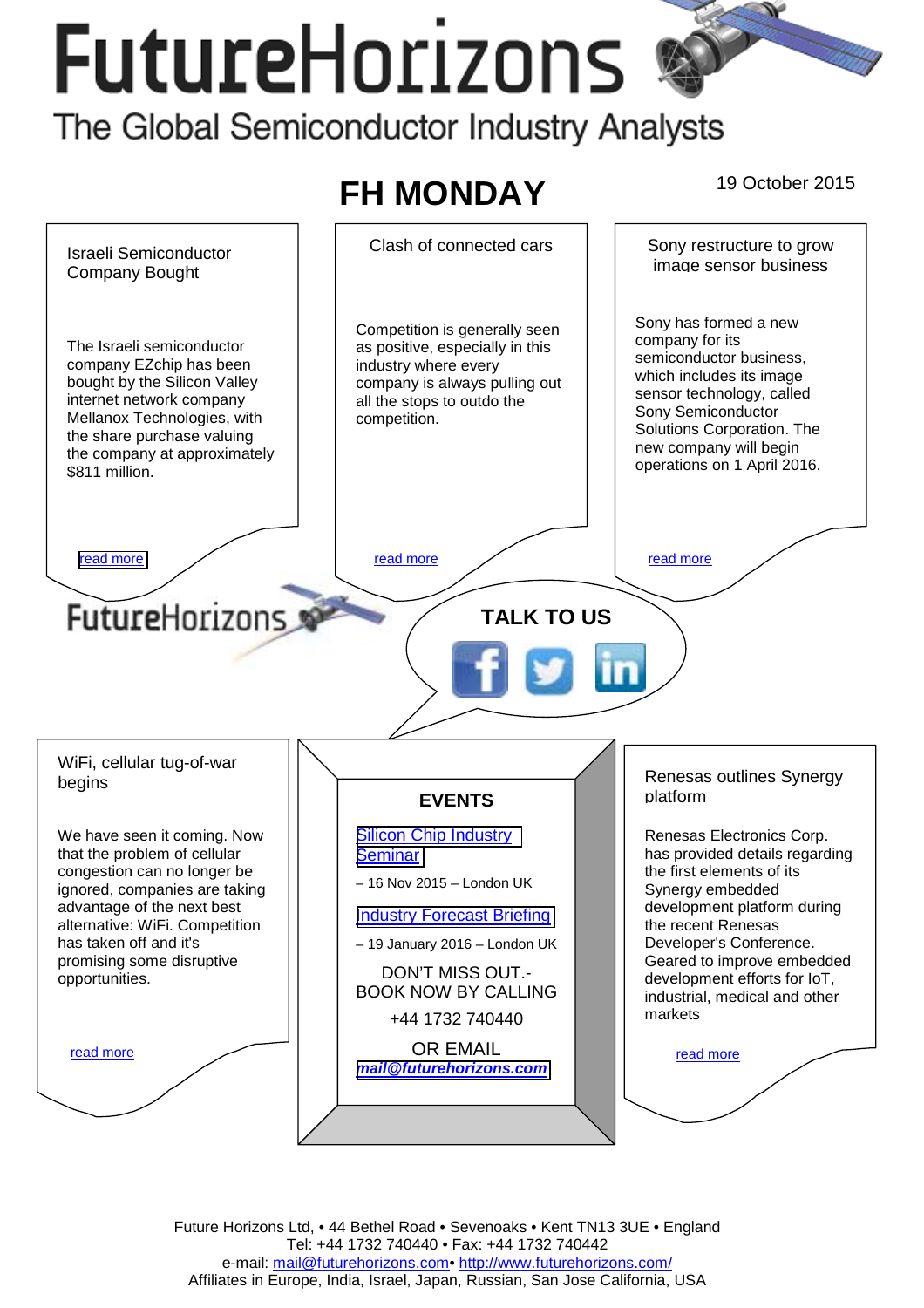# <span id="page-1-0"></span>**Israeli Semiconductor Company Bought By Silicon Valley Firm For \$811 Million**

The Israeli semiconductor company EZchip has been bought by the Silicon Valley internet network company Mellanox Technologies, with the share purchase valuing the company at approximately \$811 million.

Mellanox already maintains five offices in Israel. In 2011, Mellanox acquired the Israeli company Voltaire for \$208 million.

"The synergies between EZchip and Mellanox create attractive opportunities," said Eyal Waldman, president and CEO of Mellanox Technologies. "EZchip's processing solutions allow users to process and analyze, at wire speed, data both within and outside the data center. The solutions from the combined company will enable data center customers to meet the growing demands of data-intensive applications."

### **Sony restructure to grow image sensor business**

Sony has formed a new company for its semiconductor business, which includes its image sensor technology, called Sony Semiconductor Solutions Corporation. The new company will begin operations on 1 April 2016.

Sony has also completed the acquisition of Belgian time-of-flight image sensor company Softkinetic Systems, which has become a wholly-owned subsidiary of Sony.

The aim of the change in operational structure, Sony says, is to 'enable each of the three main businesses within this segment, namely the semiconductor, battery and storage media businesses, to more rapidly adapt to their respective changing market environments and generate sustained growth.'

Earlier in the year, the company announced that it was reorganising its Sony Semiconductor Corporation business in order to increase production capacity for stacked CMOS image sensors for mobile phones. Capacity would increase from 60,000 wafers per month to approximately 80,000 wafers per month by the end of June 2016.

## **Clash of connected cars: LTE V2X takes a stand against DSRC**

Competition is generally seen as positive, especially in this industry where every company is always pulling out all the stops to outdo the competition. In particular, Huawei and Qualcomm focusing their efforts on infiltrating the promising vehicle-to-vehicle (V2V), vehicle-to-infrastructure communication market, often collectively titled V2X, by proposing an LTE standard called "LTE V2X."

The move is at odds with incumbent automotive technology suppliers who have been working more than a decade to develop and test, and finally implement, a dedicated short-range communications (DSRC) technology designed for V2V, V2I communications.

DSRC, based on the IEEE 802.11p standard, uses a dedicated wireless frequency, 75MHz of spectrum in the 5.9GHz band, allocated by the Federal Communications Commission in 1999 specifically for intelligent transportation systems.

## **WiFi, cellular tug-of-war begins**

We have seen it coming. Now that the problem of cellular congestion can no longer be ignored, companies are taking advantage of the next best alternative: WiFi. Competition has taken off and it's promising some disruptive opportunities. In fact, one startup is developing smartphones and consumer access points that aims to pay users a piece of the revenues it gets from offloading cellular calls on to its proprietary 5GHz network.

At the opposite end of the spectrum, Vijay Sammeta, the CIO of San Jose called for vendors to develop WiFi phones for the homeless. "What a powerful concept to give a homeless person a WiFi calling smartphone that can charge by solar power, albeit slowly, and has data about city services stored on it, suddenly we have transformed that person's life," said Sammeta.

### **Renesas outlines Synergy platform for embedded design**

Renesas Electronics Corp. has provided details regarding the first elements of its Synergy embedded development platform during the recent Renesas Developer's Conference. Geared to improve embedded development efforts for